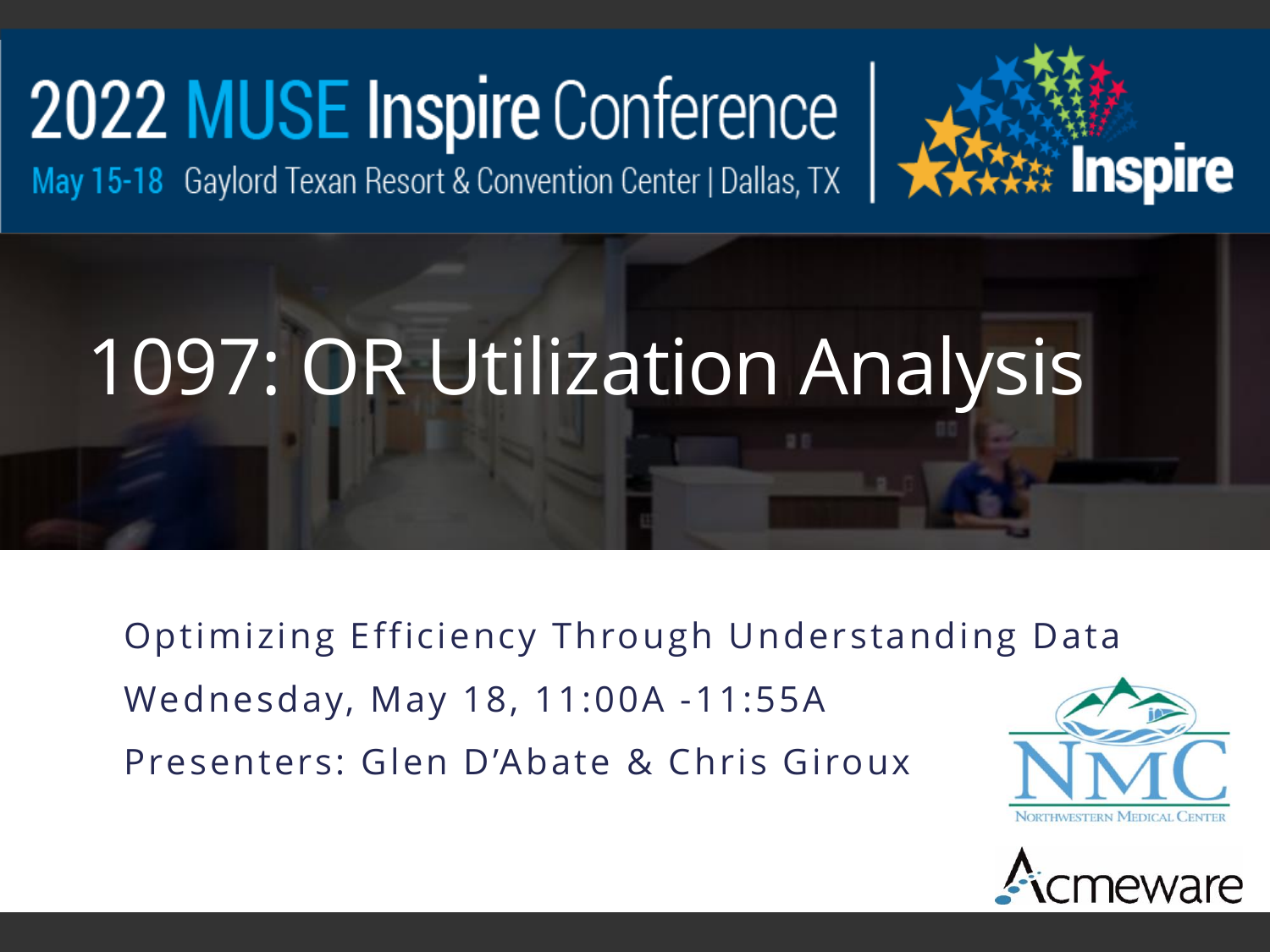# Our Agenda

- **Introductions**
- <sup>&</sup>gt; Present why optimizing OR utilization is critical at NMC
- <sup>&</sup>gt; Review what OR utilization factors we will be measuring
- <sup>&</sup>gt; Discuss our strategy for compiling OR scheduling data to present in dynamic reports
- <sup>&</sup>gt; Introduce the technology and strategy used for presenting information to decision makers
- <sup>&</sup>gt; Demonstrate solution developed at Northwestern Medical Center

|    | $\sqrt{2}$ and $\sqrt{2}$ |  |
|----|---------------------------|--|
|    | $\overline{\phantom{a}}$  |  |
| a. |                           |  |
|    |                           |  |
|    |                           |  |
|    |                           |  |

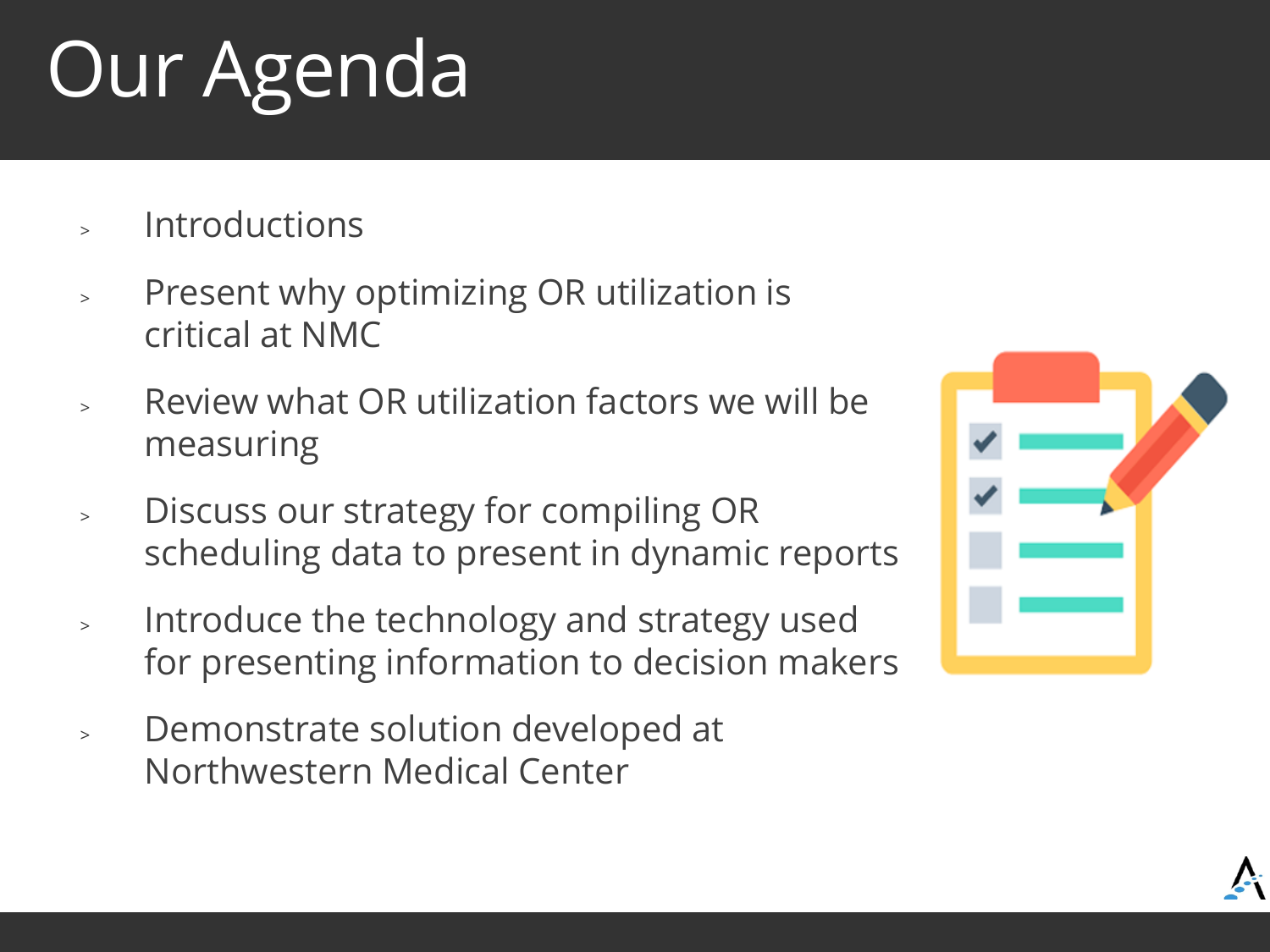## Northwestern Medical Center



- <sup>&</sup>gt; Small community-based hospital in rural northwestern Vermont. On the main campus is a 77 inpatient bed facility with 12 specialty clinics, & 2 urgent care facilities
- <sup>&</sup>gt; Serves a population of approximately about 50,000
- <sup>&</sup>gt; Provide inpatient, outpatient, emergency room services
- <sup>&</sup>gt; Meditech 6.x since 10/2010 with Meditech's Data Repository, WEB ED since 3/2017, WEB AMB & Expanse since 5/2019

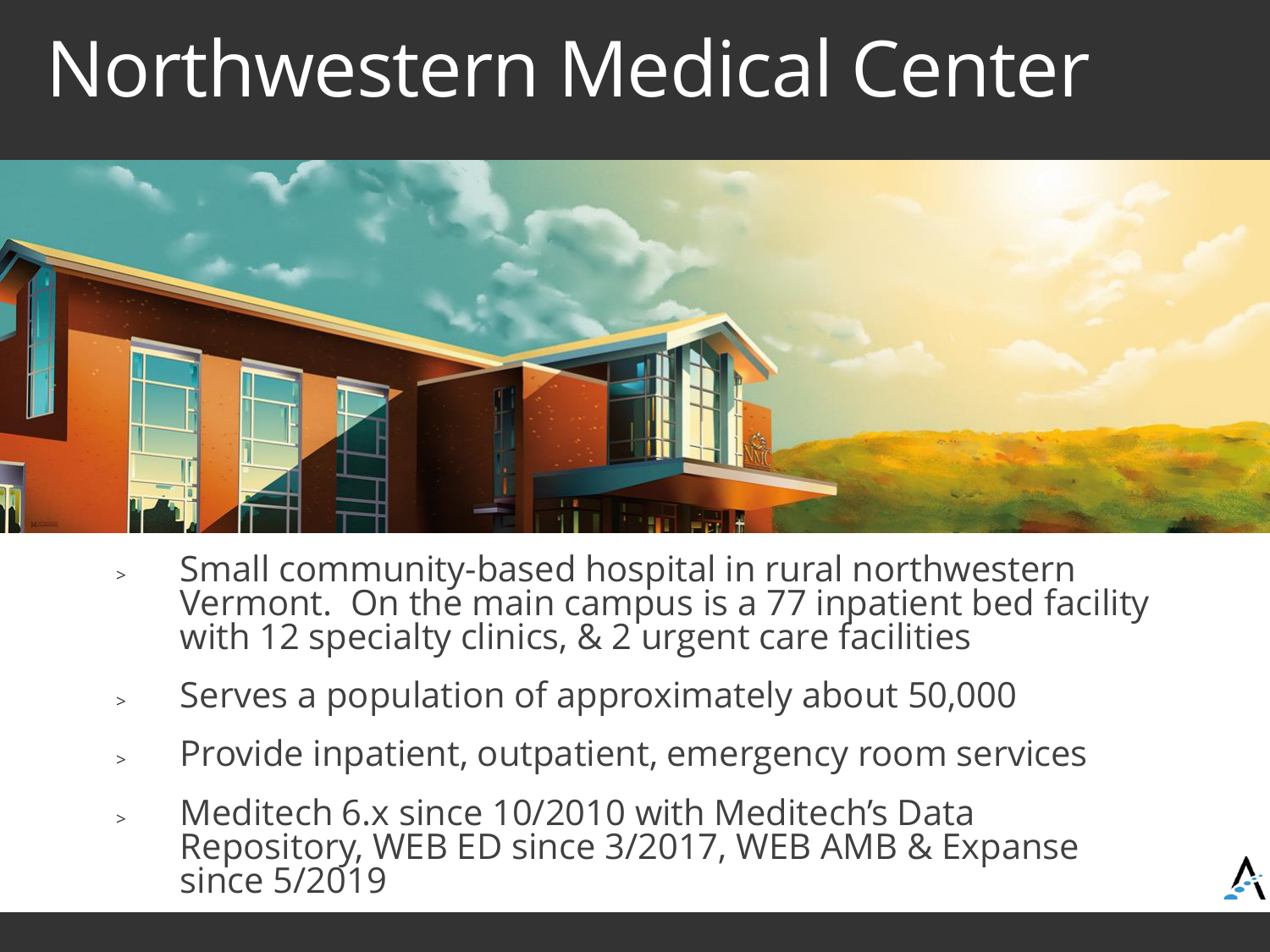## Acmeware, Inc.

- <sup>&</sup>gt; Acmeware has been in business since 1998 providing reporting, analytics, quality submission, and data extract solutions for MEDITECH EHRs
- <sup>&</sup>gt; Our mission is "*to empower healthcare professionals with superior information to make knowledgeable decisions."*
- <sup>&</sup>gt; We are a staff of 26 across 6 time zones and a corporate office in Dedham, Massachusetts
- <sup>&</sup>gt; We are primarily a professional services business providing custom solutions to meet the specific needs of our MEDITECH EHR clients.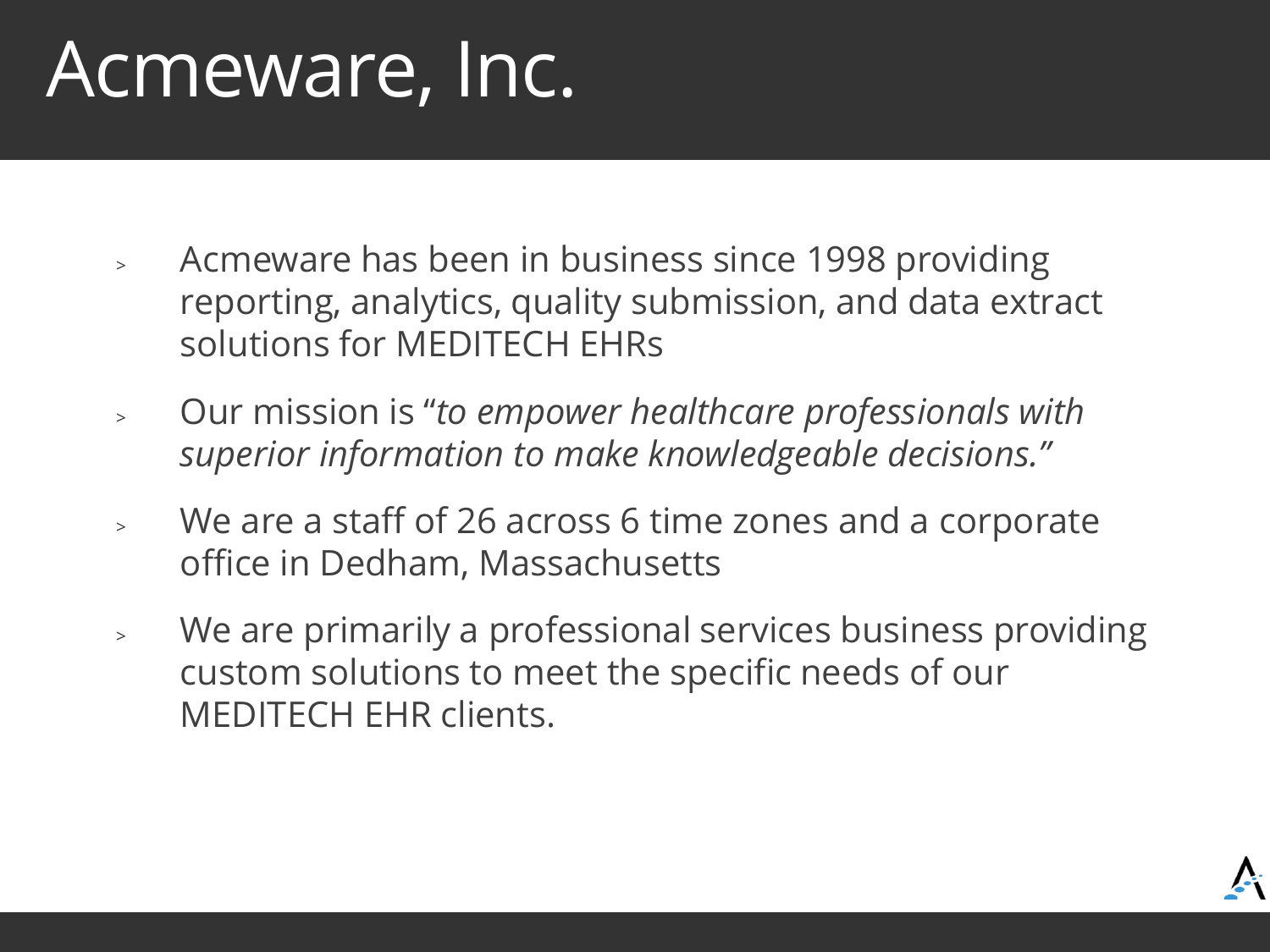## Why NMC cares about OR utilization

<sup>&</sup>gt; Operating Rooms are the financial hub to any hospital – revenue generating



- <sup>&</sup>gt; Maximizing the OR efficiency has important implications for cost savings, patient satisfaction, and medical team morale
- <sup>&</sup>gt; Efficiency depends on the scheduling, allocation of staff, equipment, prep and induction of anesthesia, preparation of next case
- <sup>&</sup>gt; Inefficient OR management can result in long patient waiting lists and case cancellations

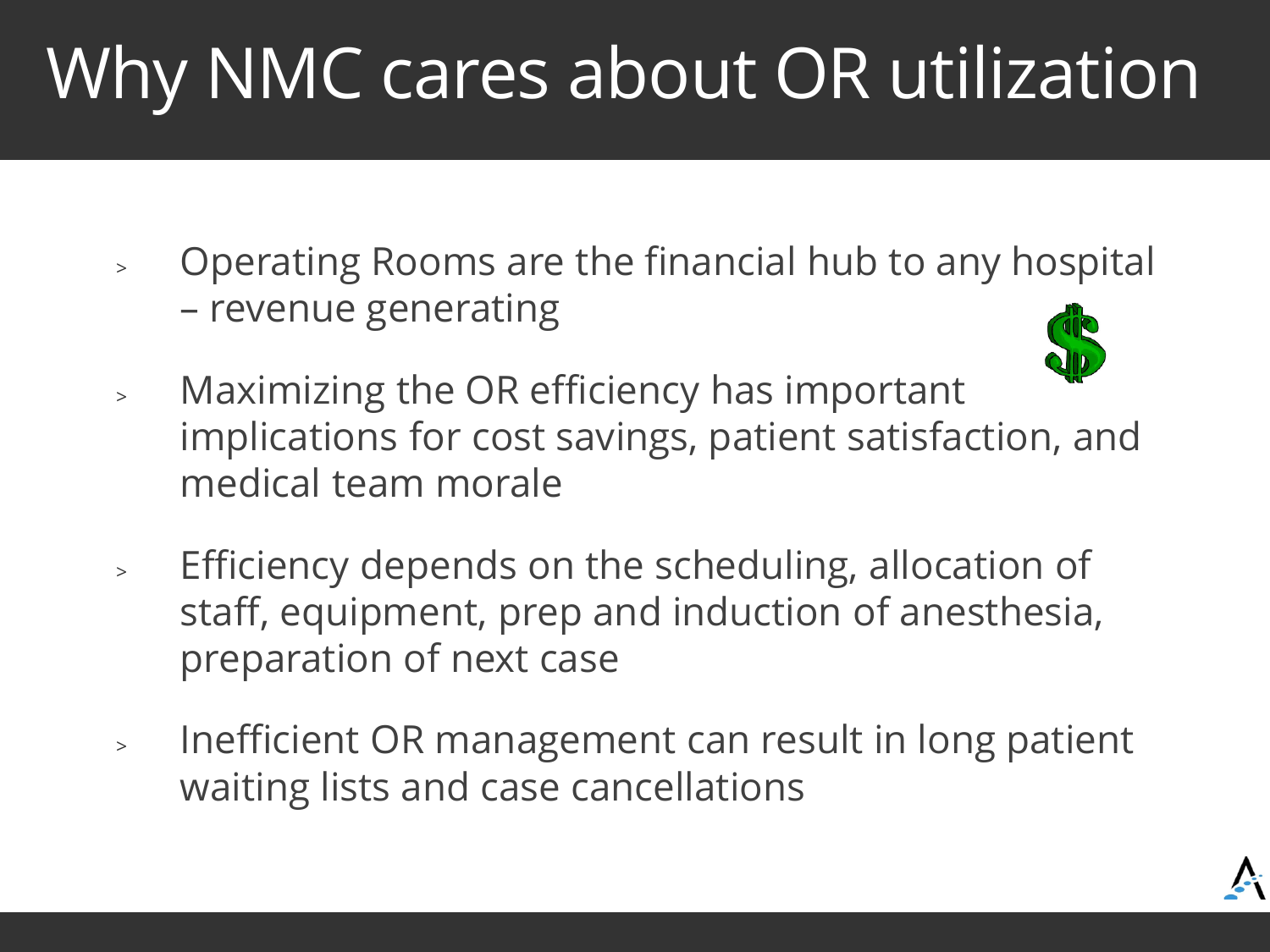## Agreeing on what to measure

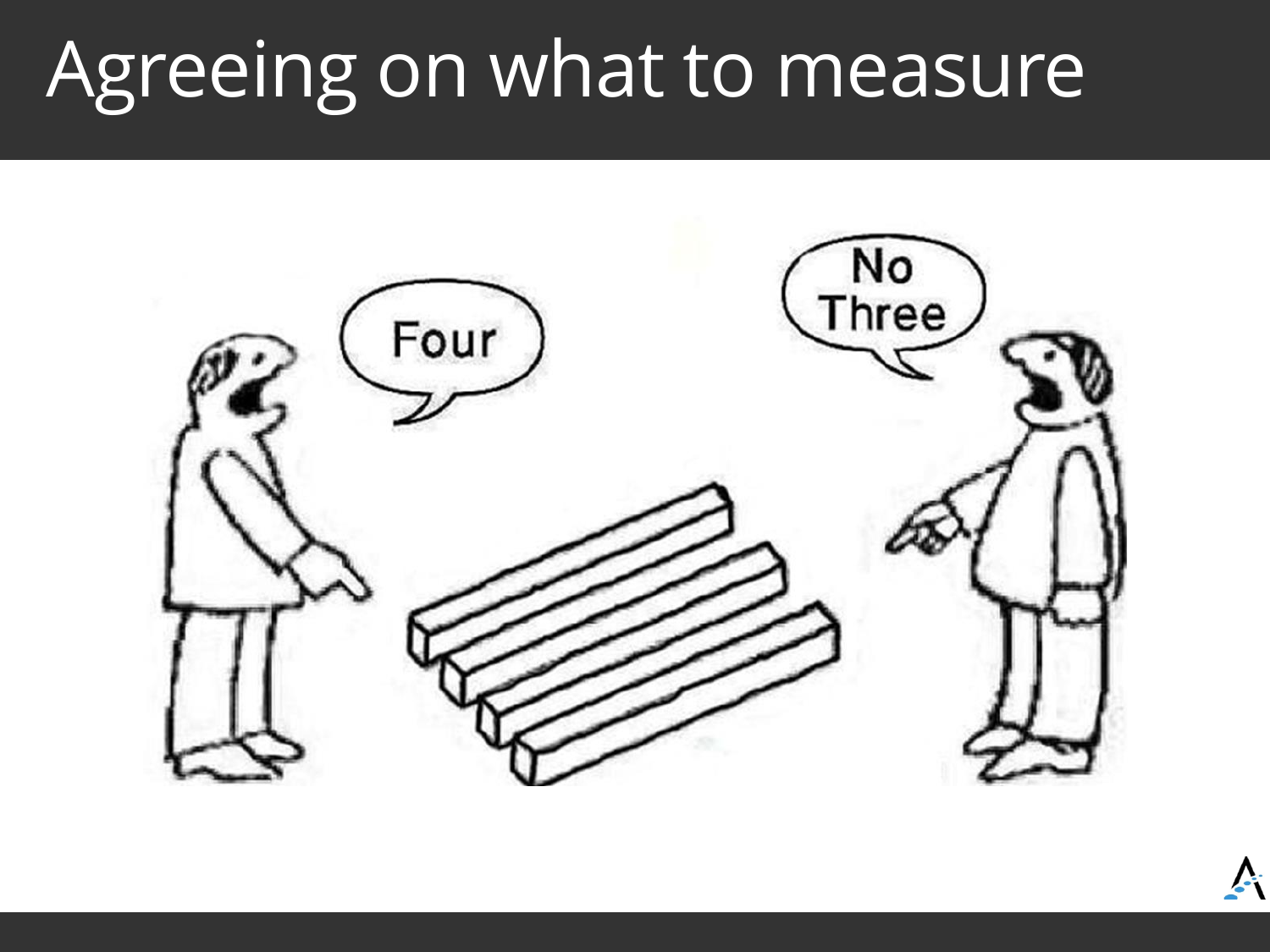#### Operating Room Resource Optimization

- <sup>&</sup>gt; Operating Room Utilization OR utilization is the sum of the time it takes to perform each surgical procedure (including preparation of the patient in the OR, anesthesia induction, and emergence) plus the total turnover time, divided by the time
- Block Utilization Actual room time used during a case(s) divided by total allocated amount of time for a surgeon. Block time allocation is usually set aside for specific surgeons but can also be defined for the group they belong to or the surgical service(s) the surgeon is associated with.
- First Case On-Time Start-when first case does not start on time, creates a cascading effect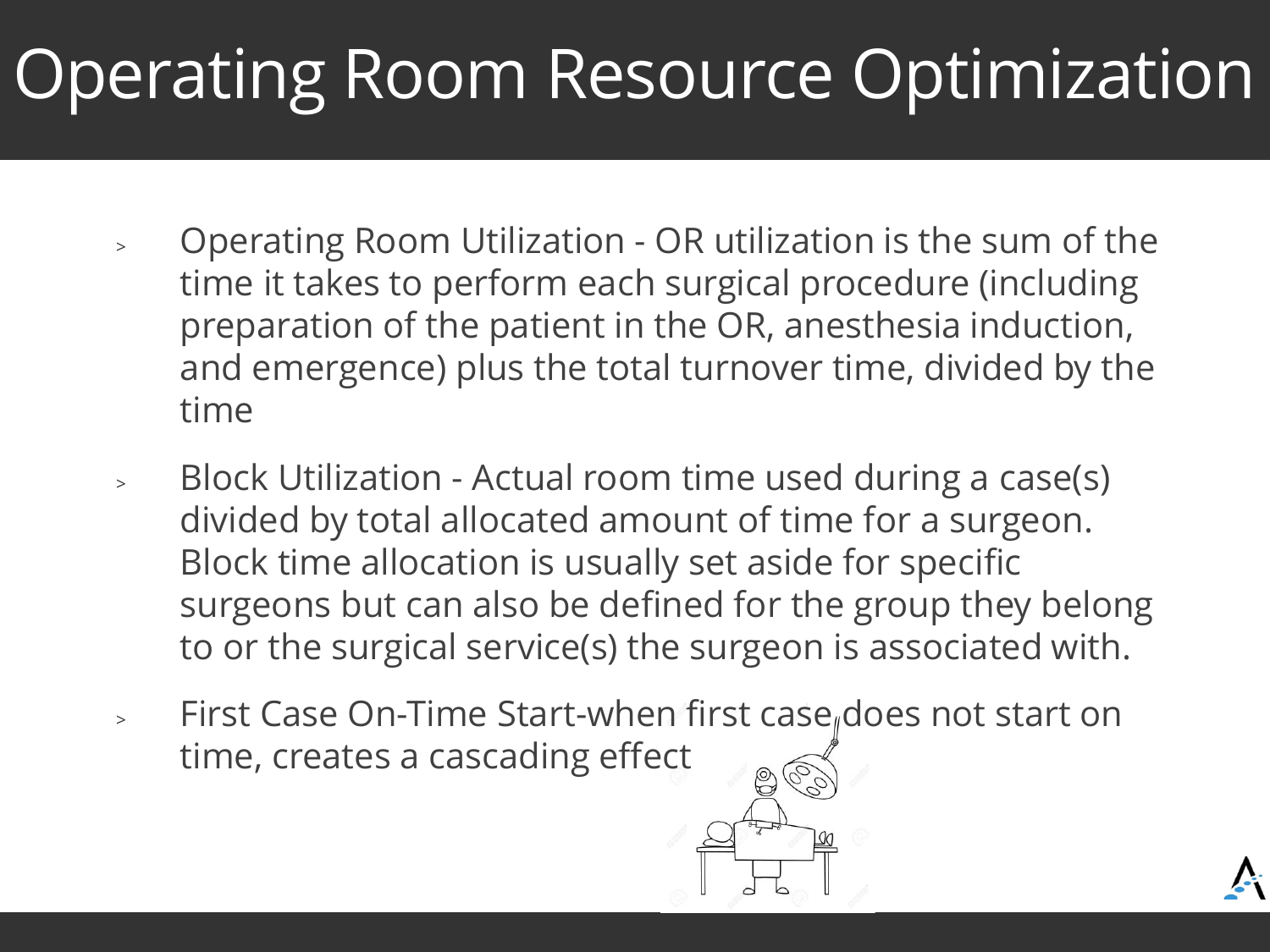## Identifying OR Data from the EHR

- <sup>&</sup>gt; Where does interesting data live in the EHR
- <sup>&</sup>gt; Strategy for accurately and timely consolidating of data in models
- <sup>&</sup>gt; Opportunities to include additional factors in our performance analysis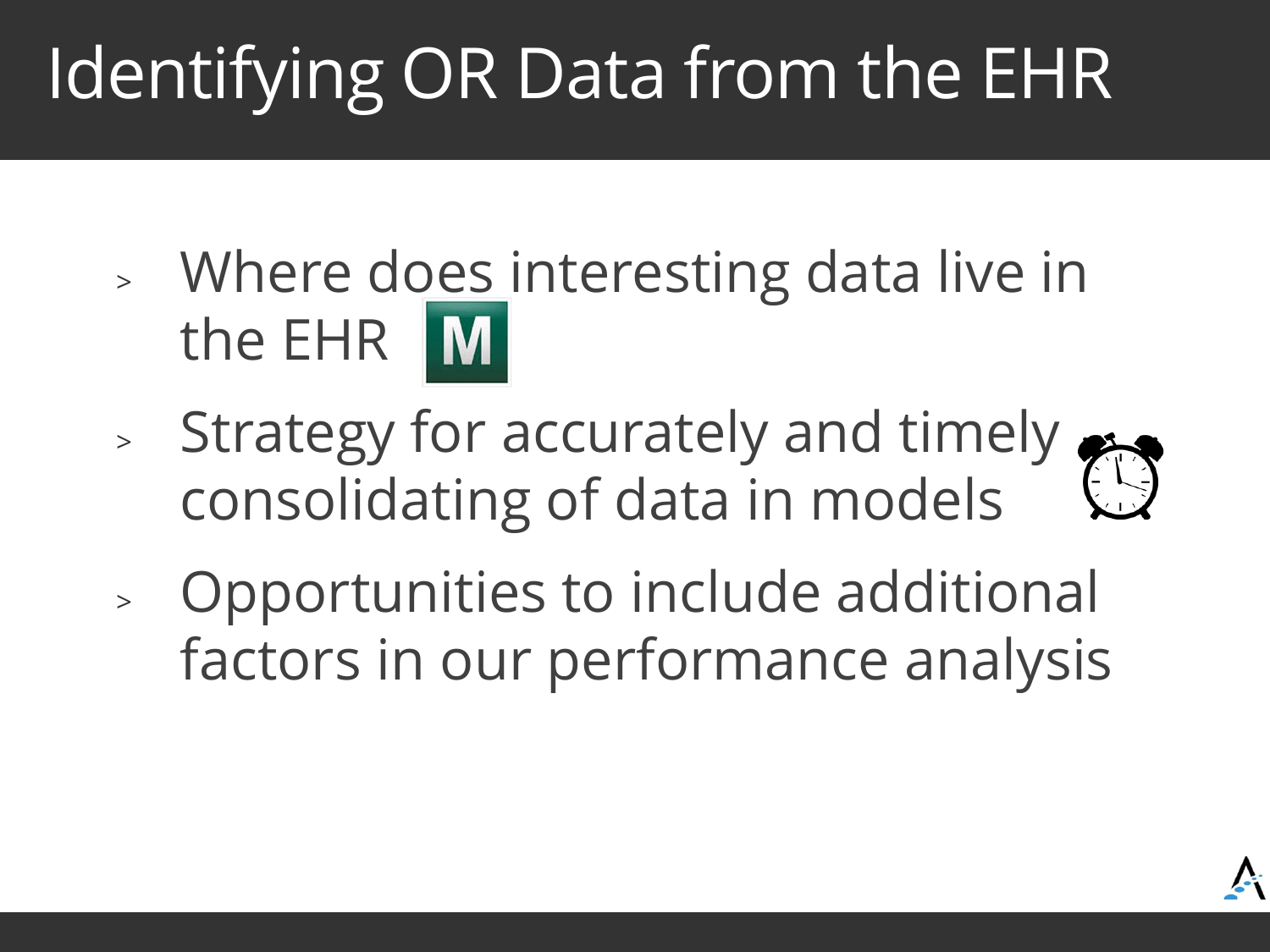## Empowering Decision Makers

- <sup>&</sup>gt; Technology selected to develop dashboard and reports
- <sup>&</sup>gt; Advantages gained by using Power BI
- <sup>&</sup>gt; Easy end-user interaction was key to empowering individuals to identify trends and potential problem areas

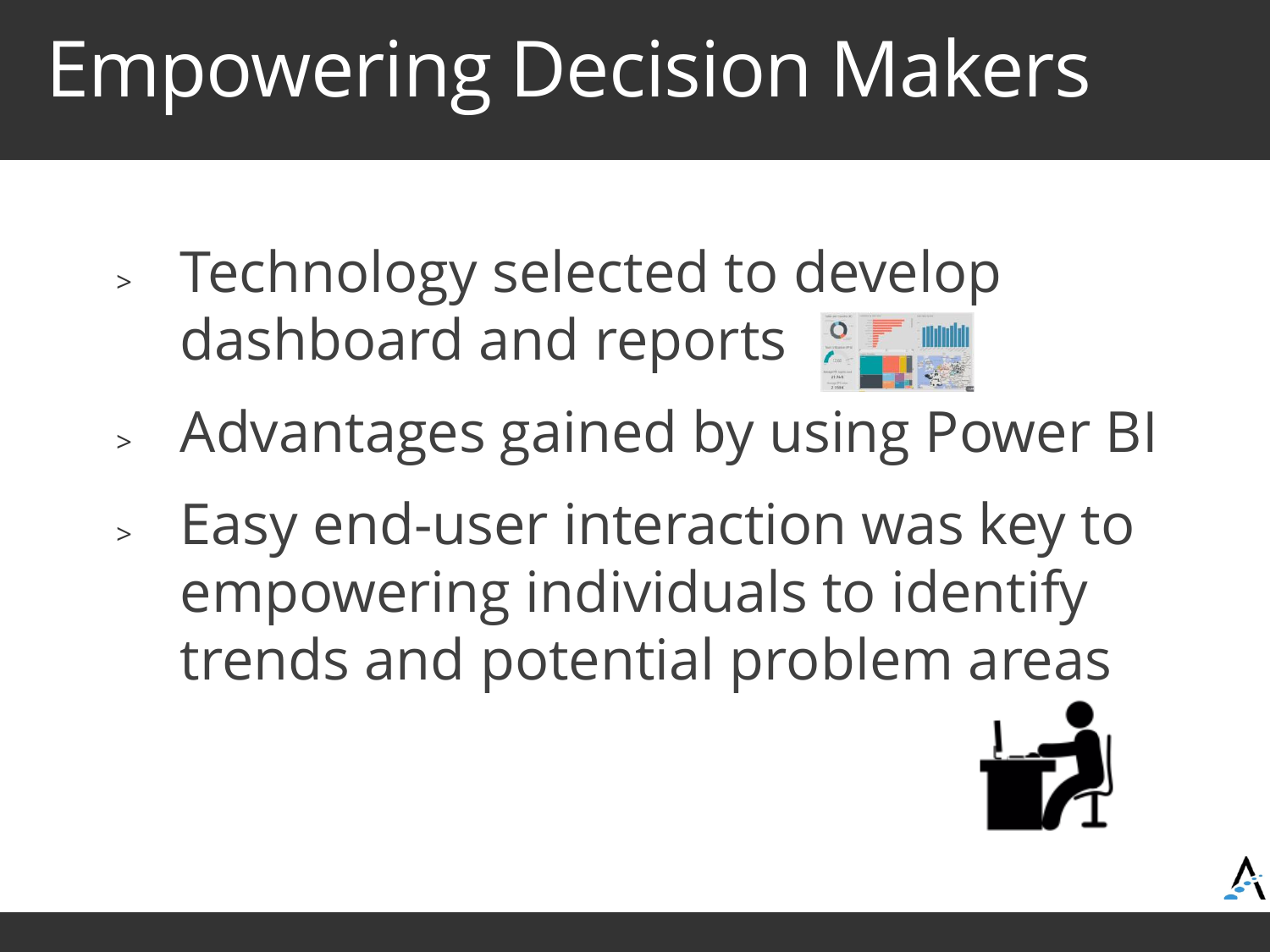## OR Dashboard and Report Demo



[OR Utilization Demonstration Reports](https://app.powerbi.com/Redirect?action=OpenApp&appId=0e9afb31-71d4-4098-ac7b-7283214bd792&ctid=fe2fa647-9edb-4b20-9805-91c96e21dc3f)

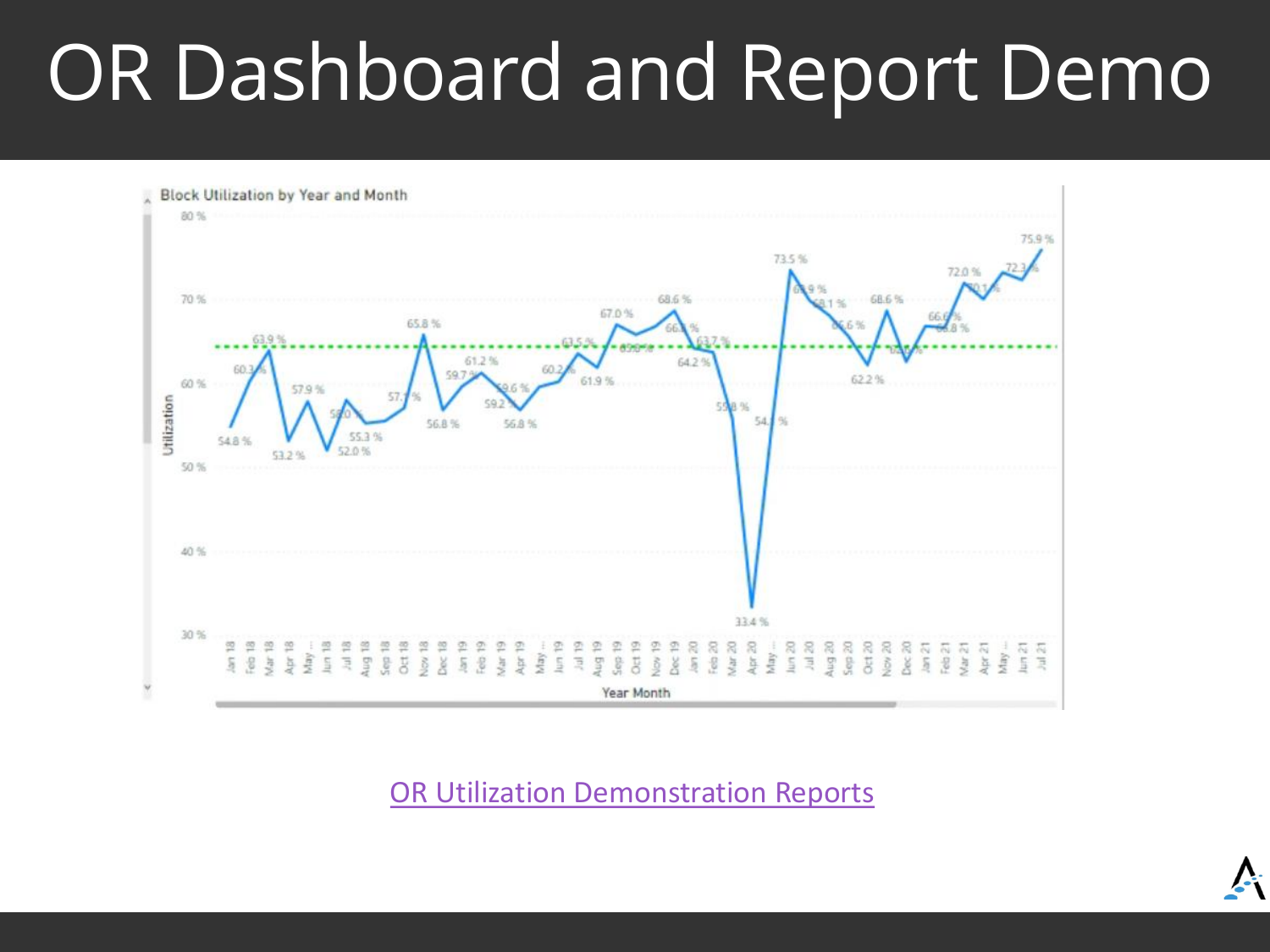#### Questions / Comments